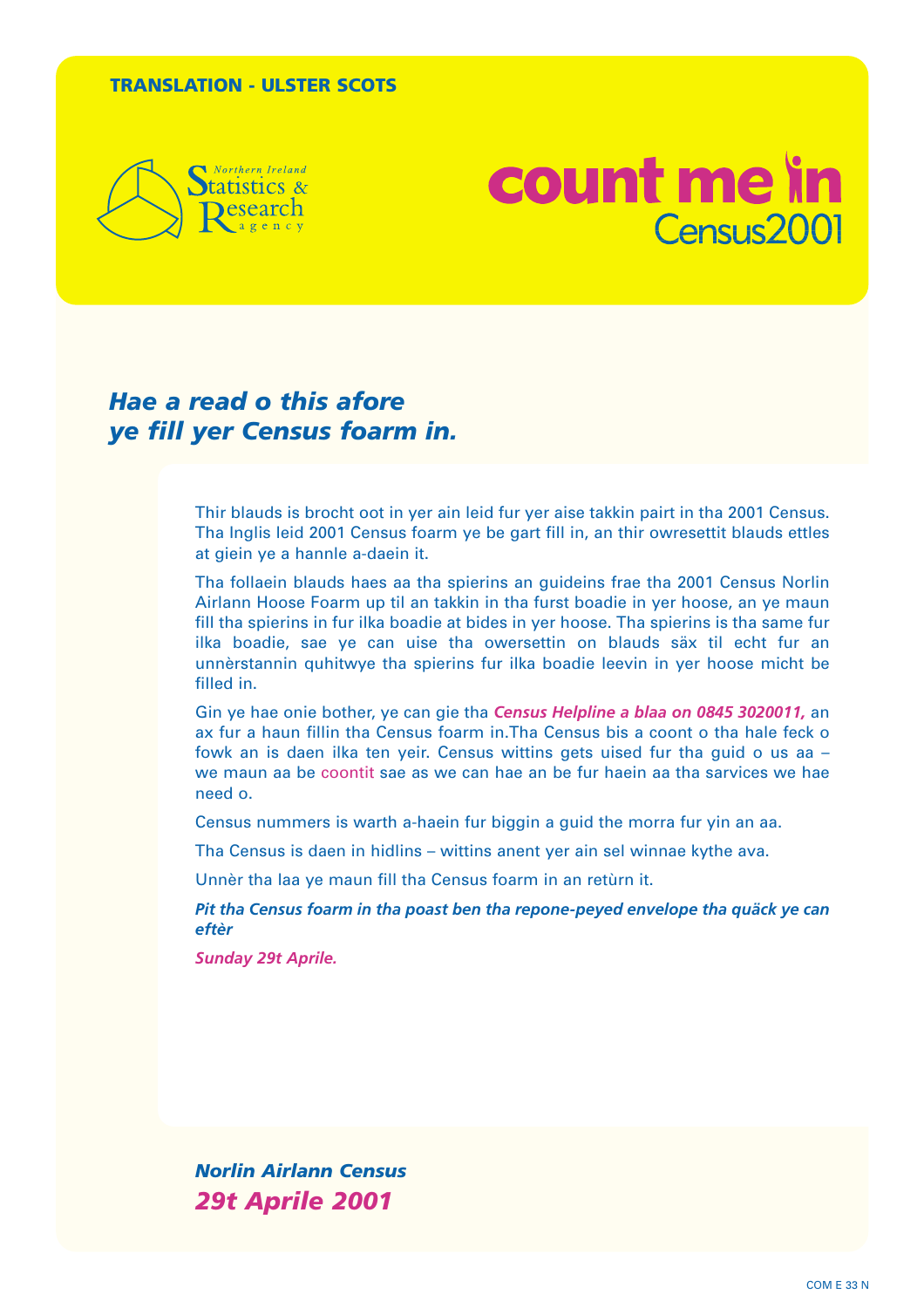## *Tha wye Census nummers is tae be uised.*

Tha Census is tha yae thäng needit fur forrits ettlin an giein tha sarvice at fowks haes need o.

#### *Fowk*

Tha nummers an ages o fowk is taen tent o quhaniver siller is gien oot fur a wheen o sarvices, takkin in poustie sarvicin like, baith kintra an nearhaun. Tha wittins wull be uised forbye fur makkin plons fur schuils an fur auld fowks' waants.

#### *Hooses*

Spierins anent yer hame wull gie tha nummers needit tae big hooses fur, baith tha noo an themorra, an fur siccana curns o fowk as yins wi weans an auld fowks. Nummers o dochtless hooses an owre fu hooses is needit fur makkin future plons forbye.

#### *Wark*

Haein tha nummers o tha monie fowks warks in aa differin soarts o darg an industries, an in quhitivier airts an pairts, tent can be taen o quhit skälls an lairnin waants ilka pairt haes fur jabs theday an themorra. Tha spierin anent yer plaice o wark is jist fur makkin measure o tha pattèrns o journeys tae wark. Nae contack ava wull be made wi yer plaice o wark.

#### *Poustie an Culyie*

Fur makkin plons tae gie tha richt sarvices in yer ain airt, we maun get a pictur o tha poustie o fowks. Wittins anent aabodies state o halth gies a pointèr tae tha GP an ither poustie sarvices needit by resydentèrs in yer ain airt in days tae cum.

#### *Trànsport*

Wittins anent quhitwye ye gang til an frae yer wark, an tha monie fowks haes thair ain motòrs, points tae pattèrns o trànsport tae cum, sae as new plons tae bettèr publick trànsport can be cum up wi', an mair aisemenn gien til tha traffick on tha roads.

*Gin ye shud hae onie bother wi fillin tha Census foarm in: Census Helpline on 0845 3020011 (nearhaun cess) Census wittins can be got forbye on tha wab at www.nicensus2001.gov.uk*

*Norlin Airlann Census 29t April 2001*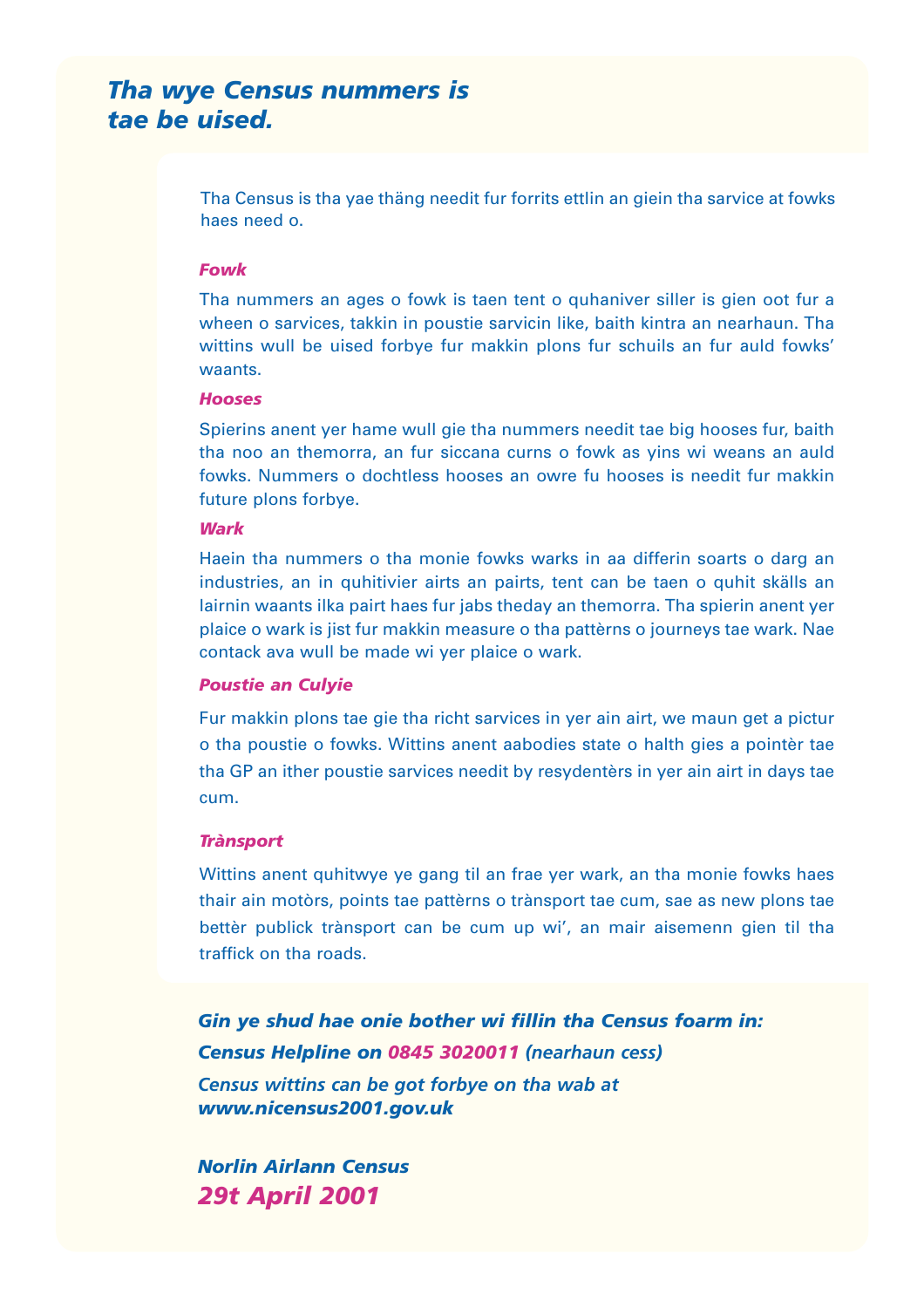



# <sup>29t Aprile 2001</sup><br>**COUNT Me in Norlin Airlann Census**

**Dwallin Hoose Foarm**

**Census Helpline 0845 3020011 Scrievit Langbl'r fur tha Deef 0845 3032001 Wabsteid www.nicensus2001.gov.uk**

#### **Til tha Heid o tha Hoose**

Tha Census is a coont taen ilka ten yeir o aa fowks an dwallin hooses in tha kintra. Census wittins is uised by governmenn an cooncils. boords o poustie an a wheen o ither yins fur giein siller oot an makkin plons fur sarvicin aaboadie. Tha Norlin Airlann Nummers an Learin Faictòrie carries tha Census oot in Norlin Airlann.

#### **Fillin yer foarm in**

Ye maun dae yer Census foarm unnèr tha Census Act (Northern Ireland) 1969. Gin ye winnae be gart fill it in, or gie fause wittins, ye micht cud get a fine. Hooaniver, ye dinnae be gart tha same wye mak onie repone til tha spierins anent releegion. Ye winnae hae daen aa quhit ye be gart unnèr tha laa tae siccana foarm is bak wi us. Gin ye hae need o ocht, mak contack wi tha Census Helpline.

#### **Hidlins**

Tha wittins ye gie is hained by tha laa an hauden in siccar hidlins. Tha wittins daesnae be uised fur ocht forbye nummer ettlins, an onieboadie at maks wrang uise o, or skails Census wittins, micht cud be taen tae tha laa. Census foarms wull be hauden siccar unnèr tha Public Records Act (Northern Ireland) 1923.

T. N. Caren

**Wi monie thanks fur takkin tent**

Doc. T N Caven **REGISTRAR GENERAL NORLIN AIRLANN**

#### **Quhit ye maun dae**

- Yer hoose be tae fill in thir foarm in **blak or blae ink**. A hoose bis:
	- yin boadie bidin thir lane
	- a curn o fowk (sib or no) bidin at tha yin steidin an aa pittin in tae tha plenishin - aa haein tha uise ayther o tha yin leevin room or satin room, or haein pairt in thair mate yince or mair ilka day
- Thir foarm taks in säx fowk. Gin the'r mair nor säx fowk in yer hoose ye wull be waantin anither foarm
- Gie a leet o tha memmers o yer hoose in Table 1 (blaud 2). Ye wull can uise Table 2 on tha yin blaud tae gie a leet o landers.
- Gie a repone tae tha spierins anent yer up-pittin (blaud 3).
- Fill in tha sheddin aboot quhitwye ye'r sib tae ither (blauds 4 an 5).
- Mak siccar a boadie sheddin (3 blauds) bis fill't in fur ilka memmer o yer hoose in tha lees o tha leet in Table 1.
- Lee alane aa tha sheddins or blauds ye dinnae hae need o.
- Pit yer naem tae tha Deponin an **pit tha foarm in tha poast** (alang wi onie ither foarms fur yer hoose) ben tha repone-peyed envelope ye'r gien.

**For a haun or mair foarms, gie tha Census Helpine a blaa on 0845 3020011. Aa thae blaas bis chairged at tha nearhaun cess.**

#### **Deponin**

 Fur pittin yer naem tae, eftèr ye hae tha hale foarm fill't in. Obligatit gin ye mak siccar nae blauds or spierins hae miss't ye.

**Thir wittins bis gien tae ma bess kennin an troth.**

#### **Naem(s) (ma [oor] hann)**

**Theday**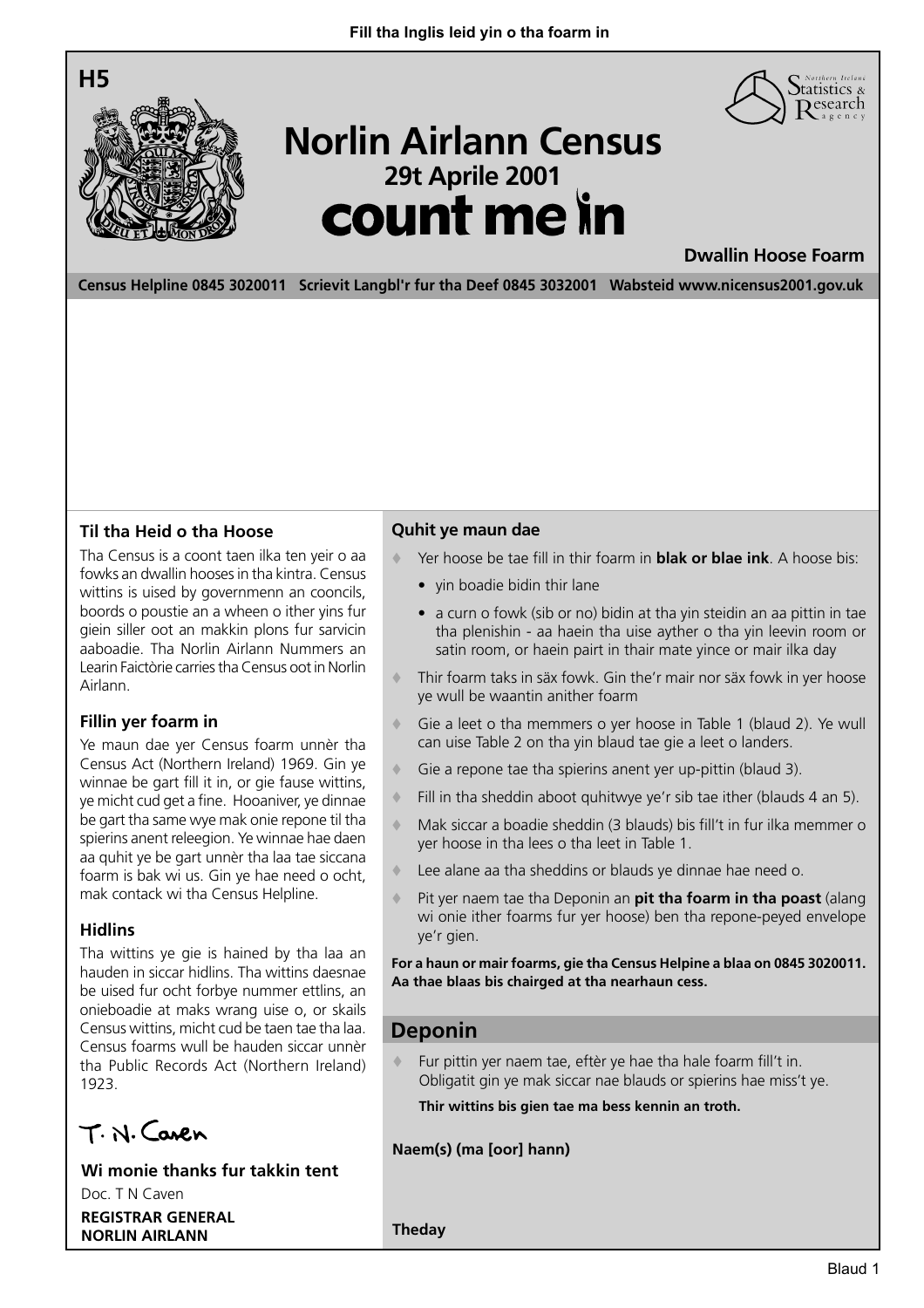### **Leet 1 Hamesteid Memmers**

- **Makkin uise o** *blak or bue ink***, mak a leet o aa tha memmers o yer hoose at wud aye leeve at this steidin fur ordinar, yersel anaa.**
	- **Stairt wi tha Heid o tha Hoose, or Jynt Heids.**
	- **Add onieboadie on at cums tae be awa frae hame on tha nicht o 29t Aprile 2001, bot at leeves at this steidin fur ordinar.**
	- **Add schuil childer an collegianers on gif the aye leeve at this steidin quhaniver tha schuil or college is rinnin.**
	- **Add schuil childer an collegianers on forbye at is awa frae hame quhaniver thair schuil or college is rinnin at maun gie jist tha basic wittins fur this steidin.**
	- **Add onie bairn on at wus boarn afore 30t Aprile 2001, tha mair it micht be in tha spittle yit.**
	- **Add fowk on wi mair nor tha yin steidin gin the leeve at this steidin** *tha maist o tha quhile***.**
	- **Add onieboadie on at is stappin wi ye at haes nae ither steidin fur ordinar.**
	- **Add a guidmon or guidwumman on quha warks awa frae hame whiles, or is a memmer o tha airmed forces, gin the wud leeve at this steidin fur ordinar.**
- **Gin onie memmer o yer hame steid o mair nor 16 yeir o age haes need o anither foarm fur fillin in in hidlins, mak contack wi tha Census Helpline and** ✔ **tha richt box in tha raa unnèr tha heidin 'Individual Form'.**

| <b>Boadie Nr.</b> | Ithers ain Foarm                                                                                                   |
|-------------------|--------------------------------------------------------------------------------------------------------------------|
| <b>Boadie 1</b>   |                                                                                                                    |
| <b>Boadie 2</b>   |                                                                                                                    |
| <b>Boadie 3</b>   |                                                                                                                    |
| <b>Boadie 4</b>   |                                                                                                                    |
| <b>Boadie 5</b>   |                                                                                                                    |
| <b>Boadie 6</b>   |                                                                                                                    |
|                   | Gin ye hae mair nor 6 fowk in yer hamesteid, ye wull can dae wi anither foarm. Mak contack wi tha Census Helpline. |
| <b>Boadie 7</b>   |                                                                                                                    |
| <b>Boadie 8</b>   |                                                                                                                    |
| <b>Boadie 9</b>   |                                                                                                                    |
| <b>Boadie 10</b>  |                                                                                                                    |
| <b>Boadie 11</b>  |                                                                                                                    |
| <b>Boadie 12</b>  |                                                                                                                    |
|                   |                                                                                                                    |

## **Leet 2 Landers**

- **For aise o fillin tha foarm in, ye wull can uise Leet 2 fur a leet o onie landers stappin at this steidin fur tha nicht o 29t Aprile 2001, as wud bide anither plaice fur ordinar.**
- **Gin thair shud be naethin bot landers at this steidin, fill speirins H1 til H6 in (blaud 3). Ye dinnae hae tae repone tae tha lave o tha spierins.**

**Christian naem an faimilie naem Steidin**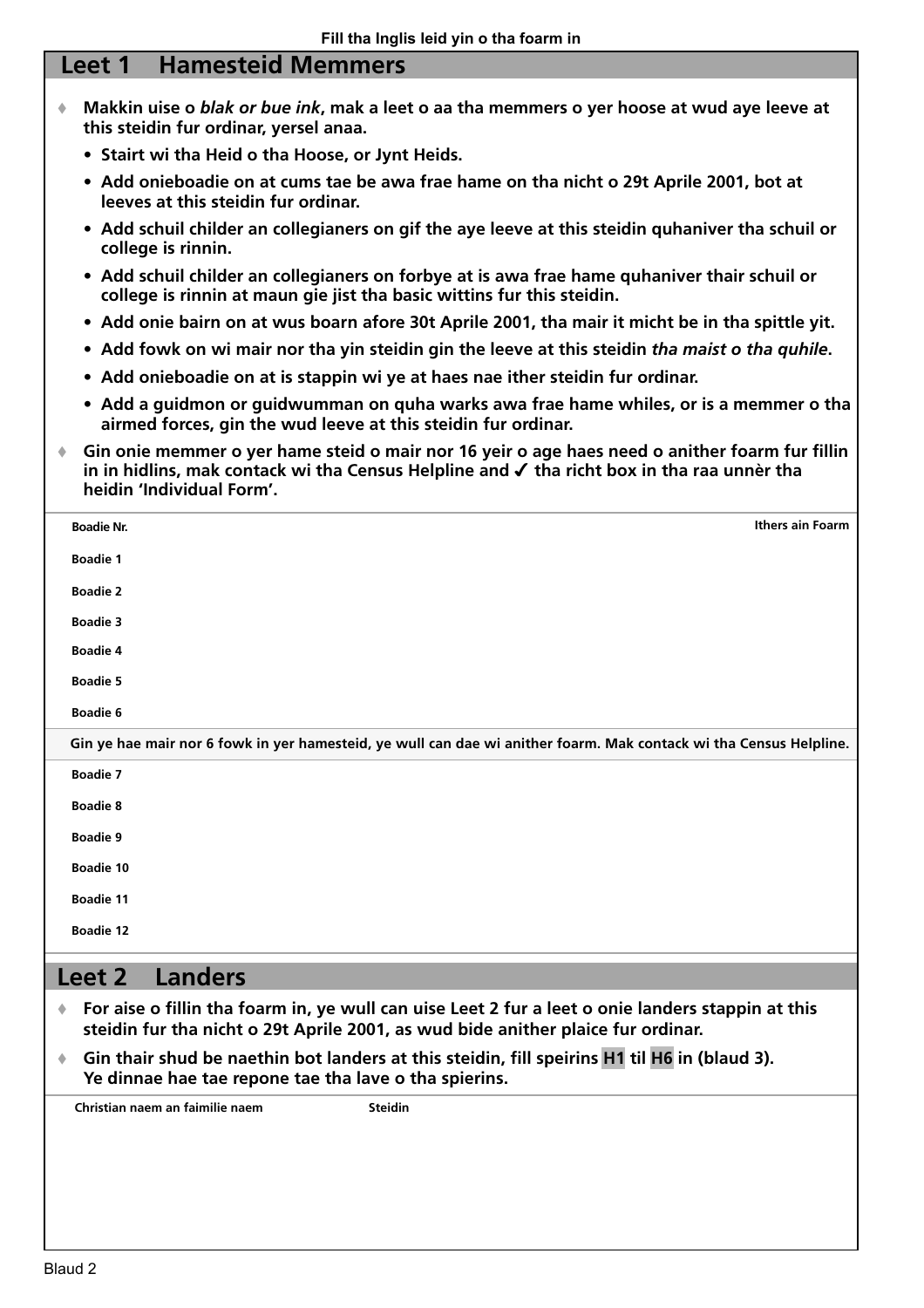## **Fill tha Inglis leid yin o tha foarm in**

## **Tha wye tae fill tha ither spierins in**

|   | Mine an uise blak or bue ink.<br>Pit a tick in tha fit boax, this wye $\blacktriangle$ .<br>Gin ye mairk tha wrang boax, blak<br>tha boax in an pit a tick in tha richt<br>yin, this wye<br>$\boldsymbol{\mathcal{L}}$                                                                                                                                                                                                                                                                                                                                                                                     |                | Quhaur ye'r gart scrieve a<br>repone, uise MUCKLE FURST<br>LETTÈRS an lee yin apen<br>atween ilka wurd. Aiblins ye<br>wull can stairt a new line gif a<br>wurd winnae gang in.                                                                                                                                                                                                    | 9               | What is your country of birth?<br>Ither airts, scrieve quhit the cry<br>tha kintra tha noo<br>O U T H<br>S<br>F<br>$\vert R \vert$<br>$\mathbf I$<br>$\mathcal C$<br>A<br>$\boldsymbol{A}$                                                                                                                                                                                                                                                       |
|---|------------------------------------------------------------------------------------------------------------------------------------------------------------------------------------------------------------------------------------------------------------------------------------------------------------------------------------------------------------------------------------------------------------------------------------------------------------------------------------------------------------------------------------------------------------------------------------------------------------|----------------|-----------------------------------------------------------------------------------------------------------------------------------------------------------------------------------------------------------------------------------------------------------------------------------------------------------------------------------------------------------------------------------|-----------------|--------------------------------------------------------------------------------------------------------------------------------------------------------------------------------------------------------------------------------------------------------------------------------------------------------------------------------------------------------------------------------------------------------------------------------------------------|
|   | Up-pittin o tha hoose                                                                                                                                                                                                                                                                                                                                                                                                                                                                                                                                                                                      |                |                                                                                                                                                                                                                                                                                                                                                                                   |                 |                                                                                                                                                                                                                                                                                                                                                                                                                                                  |
|   | H1 Quhit like up-pittin daes yer<br>hoose stey in?<br>A hoose or bungalow - quhilk:<br>Stauns its lane<br>Bis claught wi anither an tha<br>baith stauns thir lane<br>Bis pairt o a raa claught thegither<br>(takkin in tha enn hoose)<br>Up-pittin aa tha yin heicht aff tha<br>grun, up a stair or no, quhilk bis<br>pairt o:<br>A block or tenement biggit wi<br>siccan ettlin<br>A biggin divid up for mair nor tha<br>yin hoose tae bide in (takkin in<br>tha yins quhaur aa yer leevin bis<br>daen in tha yin chaummer)<br>A biggin guhase muckle ettlin bis<br>tha makkin o siller (siclike offises, | H <sub>5</sub> | H4 Hae ye a bath/shoor an yuffie<br>jist fur tha uise o yer ain<br>hoose?<br>Ay<br>Naw<br>Quhilk o tha leet tae follae<br>kythes tha maist laigh tae tha<br>grun o tha up-pittin o yer hoose?<br>Laigh chaummer or hauf laigh<br>chaummer<br>Grun flure (tha heicht o tha<br>cassie)<br>Yin stair up<br>Twa stair up<br>Thie or fower stair up<br>Fift stair up or tha mair heich | H9<br>۰         | Daes yer up-pittin be tha aught<br>o yer hoose, or bis it set?<br>$\checkmark$ tha yin boax its lane.<br>Belangs tae it wi aa peyed<br>$\blacktriangleright$ Gang til<br>H <sub>11</sub><br>Belangs tae it thoo a<br>hypothec or lenn o siller<br>Gang til H11<br>Peys pairt settin an pairt<br>hypothec (aught wi anither)<br>$\blacktriangleright$ Gang til<br>H <sub>11</sub><br>Settins<br>H <sub>10</sub><br>$\blacktriangleright$ Gang til |
|   | hòtels, or ower a schap)<br>Schäftin or no tholin biggins:<br>A caravan or ither schäftin or no<br>tholin biggin                                                                                                                                                                                                                                                                                                                                                                                                                                                                                           |                | H6 Diz yer hoose hae its<br>chaummers on mair nor tha<br>yin flure?<br>Naw<br>Ay                                                                                                                                                                                                                                                                                                  |                 | Bides thonner wi nae settins<br>H <sub>10</sub><br>$\blacktriangleright$ Gang til                                                                                                                                                                                                                                                                                                                                                                |
|   | H2 Daes yer hoose's up-pittin<br>staun its lane?                                                                                                                                                                                                                                                                                                                                                                                                                                                                                                                                                           |                |                                                                                                                                                                                                                                                                                                                                                                                   | H <sub>10</sub> | Quha's yer laird?                                                                                                                                                                                                                                                                                                                                                                                                                                |
|   | Fur yer unnèrstaunnin, aa tha                                                                                                                                                                                                                                                                                                                                                                                                                                                                                                                                                                              | H7             | Haes yer up-pittin ae-yokit<br>haitin?                                                                                                                                                                                                                                                                                                                                            |                 | Norlin Airlann Hoosin Guider                                                                                                                                                                                                                                                                                                                                                                                                                     |
|   | chaummers, takkin in tha scullery,<br>dookin chaummer an yuffie, maun<br>be ahint a dorr jist fur yer ain                                                                                                                                                                                                                                                                                                                                                                                                                                                                                                  | ۰              | Gin ye hae ae-yokit haitin tae tha<br>fore, √ 'Ay' tha mair ye dinnae<br>mak uise o't.                                                                                                                                                                                                                                                                                            |                 | Hoosin Curn<br>Hoosin Pairtnershïp                                                                                                                                                                                                                                                                                                                                                                                                               |
|   | hoose.                                                                                                                                                                                                                                                                                                                                                                                                                                                                                                                                                                                                     | ۰              | Ae-yokit haitin taks in:                                                                                                                                                                                                                                                                                                                                                          |                 | Private laird or settin faictòr                                                                                                                                                                                                                                                                                                                                                                                                                  |
|   | Ay, aa tha chaummers bis ahint<br>a dorr jist fur oor ain hoose                                                                                                                                                                                                                                                                                                                                                                                                                                                                                                                                            |                | gaz, ile or coom ae-yokit<br>haitin,                                                                                                                                                                                                                                                                                                                                              |                 | Maistèr o yin o tha hoose                                                                                                                                                                                                                                                                                                                                                                                                                        |
|   | Naw                                                                                                                                                                                                                                                                                                                                                                                                                                                                                                                                                                                                        |                | nicht stowin haitèrs,<br>$\bullet$<br>waarm wyn haitin,<br>$\bullet$<br>unnèr-flure haitin.<br>ò                                                                                                                                                                                                                                                                                  |                 | Sib-freen or acquent o yin o<br>tha hoose                                                                                                                                                                                                                                                                                                                                                                                                        |
|   | H3 Hoo monie chaummers hae ye<br>that jist yer ain hoose can uise?                                                                                                                                                                                                                                                                                                                                                                                                                                                                                                                                         |                | Ay, in a feck or aa tha chaummers<br>Naw                                                                                                                                                                                                                                                                                                                                          |                 | Ither                                                                                                                                                                                                                                                                                                                                                                                                                                            |
| ۰ | Dinnae tak accoont o dookin<br>chaummers, yuffies, lobbies or<br>lannins, or chaummers wi nae ither<br>uise than fur presses.                                                                                                                                                                                                                                                                                                                                                                                                                                                                              |                | H8 Hoo monie motòrs or vans bis<br>tha aught o yin or mair o yer<br>hoose, or bis tae tha fore gin<br>the cud dae wi thaim?                                                                                                                                                                                                                                                       |                 | H11 Obligatit gin ye tùrn tha blaud.                                                                                                                                                                                                                                                                                                                                                                                                             |
| ۰ | Tak accoont o aa tither chaummers,<br>siclike sculleries, leevin-rooms,<br>beddin-rooms, waash-hooses an<br>studies.                                                                                                                                                                                                                                                                                                                                                                                                                                                                                       | ۰              | Tak in onie motòr or van coft by a<br>concern gin it bis tae yer haun fur<br>uise efter lowsin.                                                                                                                                                                                                                                                                                   |                 |                                                                                                                                                                                                                                                                                                                                                                                                                                                  |
| ۰ | Gin ye hae twa chaummers claught<br>intae tha yin, tak accoont o thon as<br>tha yin chaummer.                                                                                                                                                                                                                                                                                                                                                                                                                                                                                                              |                | Yin<br>Nane<br>Thie<br>Twa                                                                                                                                                                                                                                                                                                                                                        |                 |                                                                                                                                                                                                                                                                                                                                                                                                                                                  |
|   | Tha monie chaummers                                                                                                                                                                                                                                                                                                                                                                                                                                                                                                                                                                                        |                | Fower or mair,<br>screive tha nummer                                                                                                                                                                                                                                                                                                                                              |                 |                                                                                                                                                                                                                                                                                                                                                                                                                                                  |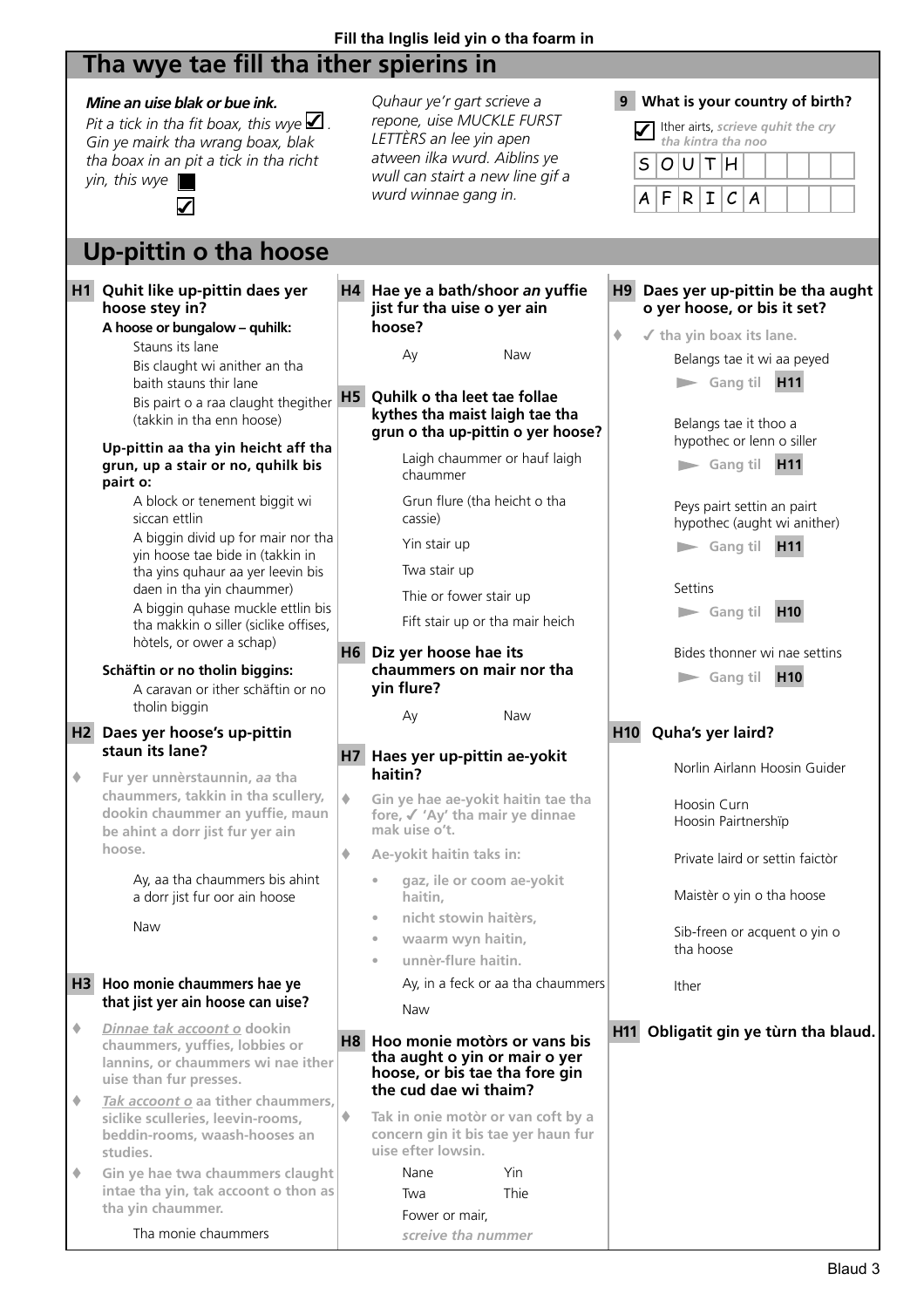## **Memmers o tha hoose, an quhitwye the'r sib wi ither**

- **Tak patron o tha wey tae gie wittins o John Smith, his guidwife (Mary), an thair fower weans (Alyson, Steven, Jaimie an Maigret).**
- **By thir patron, Steven (Boadie 4) bis sinn tae Boadie 1, sinn tae Boadie 2, an braither tae Boadie 3.**



- **Tak patron o tha wey Boadies kythes in Leet 1 (blaud 2), stertin wi Boadie 1.**
- **Prent tha naem o ilka memmer o tha hoose in tha apen at tha heid o ilka raa.**
- ✔ **a boax furtae kythe quhitwye ilka boadie bis sib tae ilkane o tha ither yins in tha hoose.**
- **Gie wittins ablow anent memmers o yer hoose at's waantin a foarm tae thairsel tae fill it in in hidlins. Dinnae gie answer tae tha spierins on tha blauds cumin eftèr anent thae fowk.**

| <b>Quhit the cry Boadie 1</b>   | <b>Quhit the cry Boadie 2</b>                                  | <b>Quhit the cry Boadie 3</b>                            | <b>Quhit the cry Boadie 4</b>                                                                             |
|---------------------------------|----------------------------------------------------------------|----------------------------------------------------------|-----------------------------------------------------------------------------------------------------------|
| Christian naem                  | Christian naem                                                 | Christian naem                                           | Christian naem                                                                                            |
| Faimilie naem                   | Faimilie naem                                                  | Faimilie naem                                            | Faimilie naem                                                                                             |
|                                 | <b>Quhitwye Boadie 2</b><br>bis sib tae Boadie $\rightarrow 1$ | <b>Quhitwye Boadie 3 bis</b><br>sib tae Boadie<br>1<br>2 | <b>Quhitwye Boadie 4 bis</b><br>sib tae Boadie<br>$\overline{\mathbf{3}}$<br>$\mathbf 1$<br>$\mathcal{P}$ |
|                                 | Guidmon or guidwife                                            | Guidmon or guidwife                                      | Guidmon or guidwife                                                                                       |
| <b>FILL IN QUHIT</b>            | Pairtner                                                       | Pairtner                                                 | Pairtner                                                                                                  |
| <b>THE CRY</b>                  | Sinn or dauchter                                               | Sinn or dauchter                                         | Sinn or dauchter                                                                                          |
| <b>BOADIE 1</b><br><b>ABAIN</b> | Stap-bairn                                                     | Stap-bairn                                               | Stap-bairn                                                                                                |
|                                 | Braither or sistèr                                             | Braither or sistèr                                       | Braither or sistèr                                                                                        |
|                                 | Mither or faither                                              | Mither or faither                                        | Mither or faither                                                                                         |
|                                 | Stap-mither or<br>stap-faither                                 | Stap-mither or<br>stap-faither                           | Stap-mither or<br>stap-faither                                                                            |
|                                 | Granwean                                                       | Granwean                                                 | Granwean                                                                                                  |
|                                 | Granmither or<br>granfaither                                   | Granmither or<br>granfaither                             | Granmither or<br>granfaither                                                                              |
|                                 | Ither sib                                                      | Ither sib                                                | Ither sib                                                                                                 |
|                                 | No sib                                                         | No sib                                                   | No sib                                                                                                    |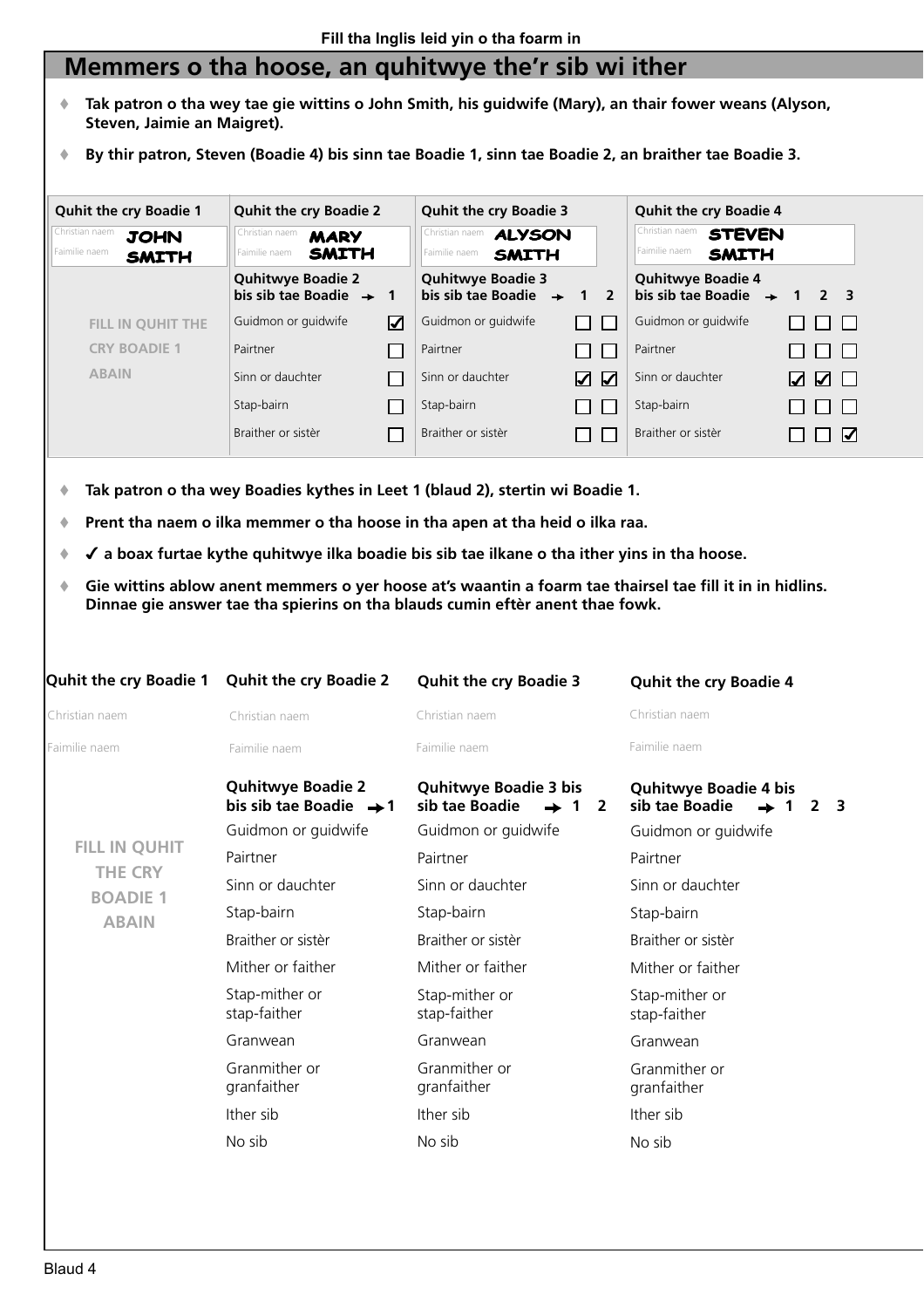| <b>Quhit the cry Boadie 5</b>                                        | <b>Quhit the cry Boadie 6</b>                                          |
|----------------------------------------------------------------------|------------------------------------------------------------------------|
| Christian naem<br><b>JAIMIE</b><br>Faimilie naem<br><b>SMITH</b>     | Christian naem<br><b>MAIGRET</b><br>Faimilie naem<br><b>SMITH</b>      |
| <b>Quhitwye Boadie 5</b><br>bis sib tae Boadie $\rightarrow$ 1 2 3 4 | <b>Quhitwye Boadie 6</b><br>bis sib tae Boadie $\rightarrow$ 1 2 3 4 5 |
| Guidmon or guidwife                                                  | Guidmon or guidwife                                                    |
| Pairtner                                                             | Pairtner                                                               |
| Sinn or dauchter<br>W M H<br>$\Box$                                  | Sinn or dauchter<br><b>Z Z O O</b>                                     |
| Stap-bairn                                                           | Stap-bairn                                                             |
| Braither or sistèr<br>$\overline{M}$                                 | Braither or sistèr<br>N N                                              |

| <b>Quhit the cry Boadie 5</b>                                                  | <b>Quhit the cry Boadie 6</b>                                                                       |
|--------------------------------------------------------------------------------|-----------------------------------------------------------------------------------------------------|
| Christian naem                                                                 | Christian naem                                                                                      |
| Faimilie naem                                                                  | Faimilie naem                                                                                       |
| <b>Quhitwye Boadie 5 bis</b><br>sib tae Boadie<br>$\mathbf{2}$<br>3<br>4<br>-1 | <b>Quhitwye Boadie 6 bis</b><br>sib tae Boadie<br>$\overline{2}$<br>$\overline{3}$<br>5<br>4<br>➡ 1 |
| Guidmon or guidwife                                                            | Guidmon or guidwife                                                                                 |
| Pairtner                                                                       | Pairtner                                                                                            |
| Sinn or dauchter                                                               | Sinn or dauchter                                                                                    |
| Stap-bairn                                                                     | Stap-bairn                                                                                          |
| Braither or sistèr                                                             | Braither or sistèr                                                                                  |
| Mither or faither                                                              | Mither or faither                                                                                   |
| Stap-mither or<br>stap-faither                                                 | Stap-mither or<br>stap-faither                                                                      |
| Granwean                                                                       | Granwean                                                                                            |
| Granmither or<br>granfaither                                                   | Granmither or<br>granfaither                                                                        |
| Ither sib                                                                      | Ither sib                                                                                           |
| No sib                                                                         | No sib                                                                                              |

**Ye maun repone tae aa tha lave o tha spierins anent ilka memmer o yer hoose in tha lees o tha leet in Table 1 (blaud 2 o yer Hoose Foarm). Set in case a memmer o tha hoose haes a foarm tae thairsel tae fill it in in hidlins, tha lave o tha spierins fur that boadie be tae be leed** *alane***.**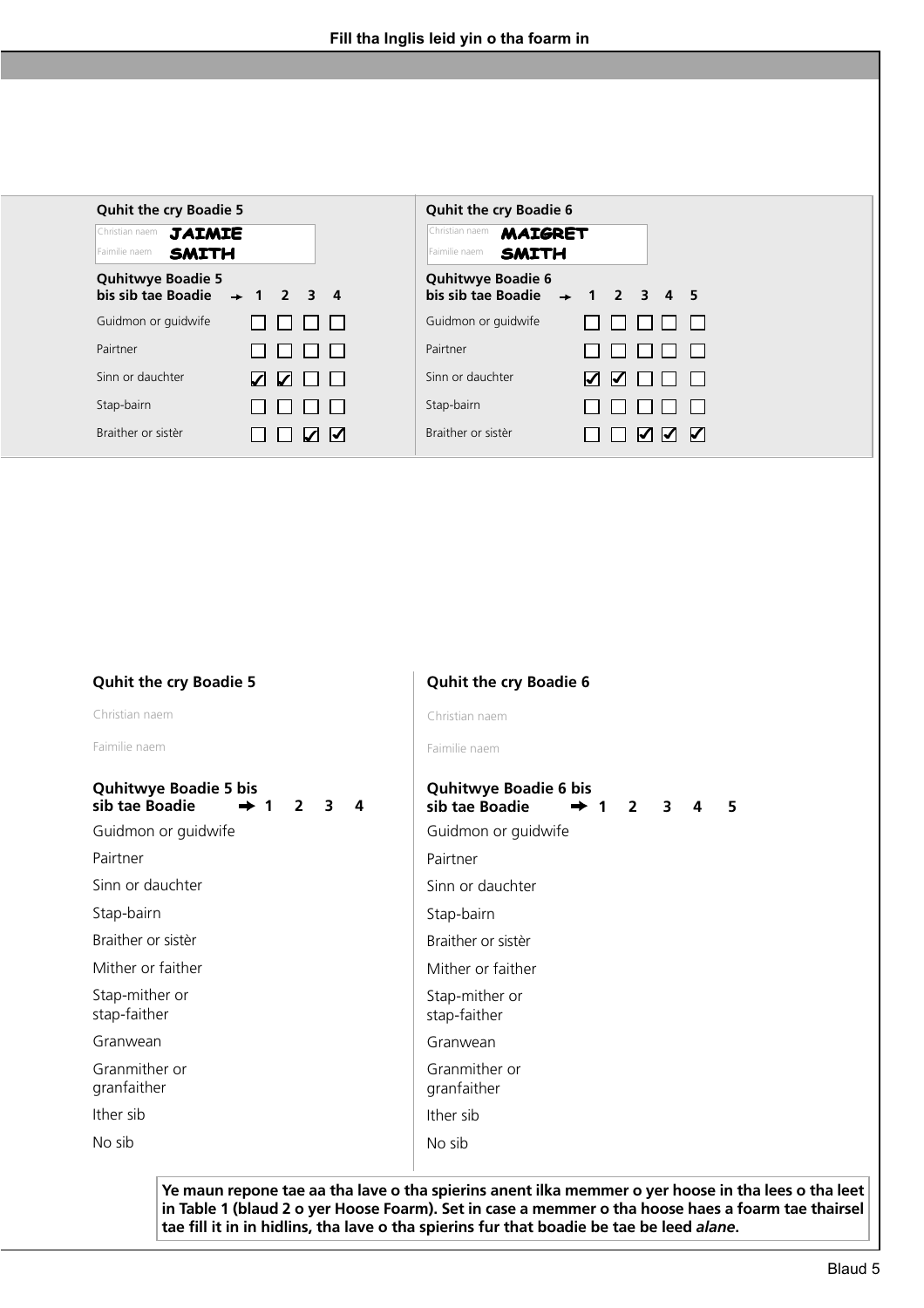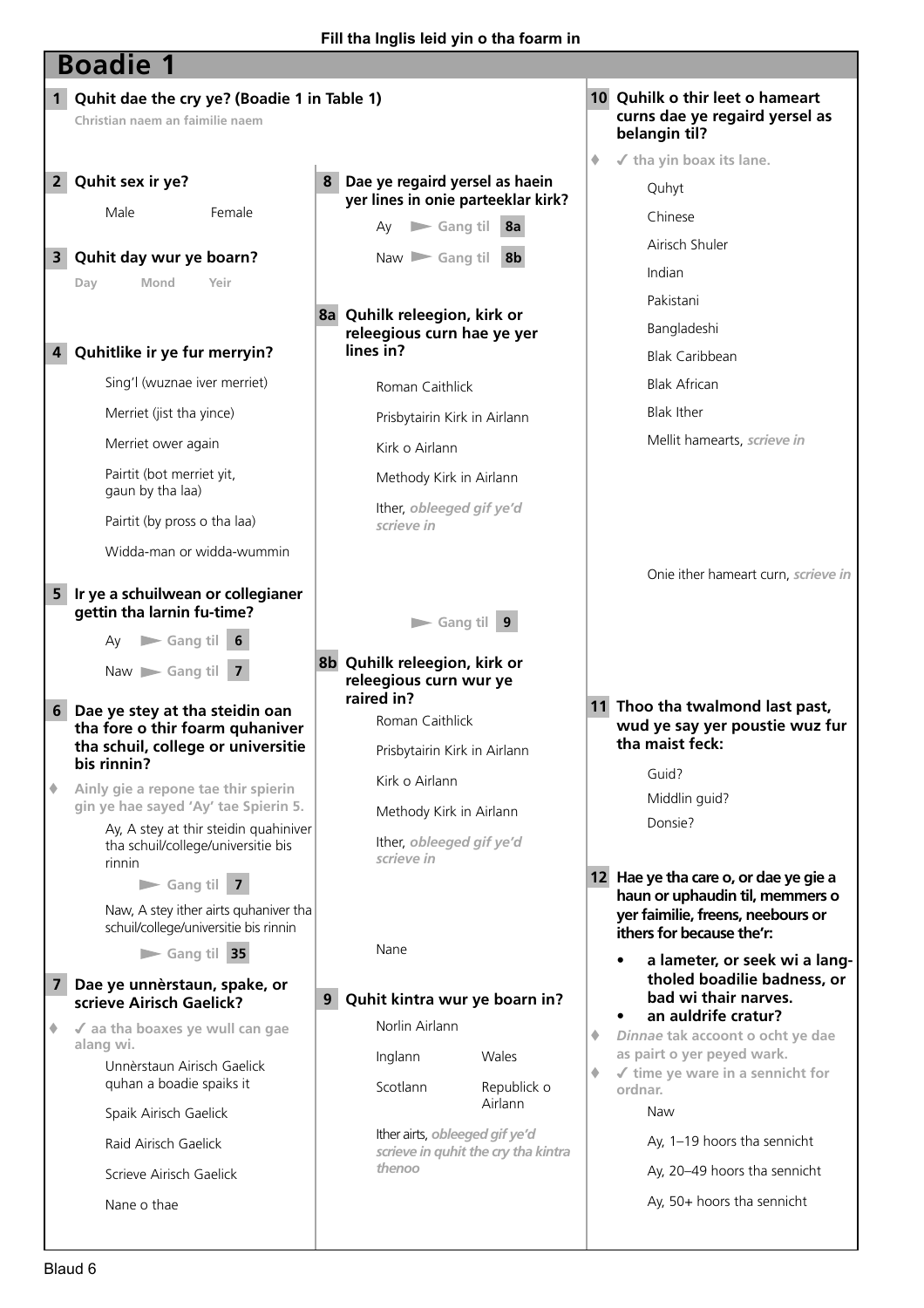|   | <b>Boadie 1 - eke-paiper</b>                                                                                                                                                                                  |                                      |   |                                                                                                                                                  |  |
|---|---------------------------------------------------------------------------------------------------------------------------------------------------------------------------------------------------------------|--------------------------------------|---|--------------------------------------------------------------------------------------------------------------------------------------------------|--|
|   | 13 Hae ye onie lang-tholed badness, or ir ye in a haud wi yer poustie or ir ye a<br>lameter, tha wye it pits a lang'l on yer day's throch-pit or tha wark ye can dae?                                         |                                      |   | 18 Wur ye gaun lukkin peyed wark<br>thoo tha 4 sennichts last past?                                                                              |  |
| ۰ | Tak in onie kinches ye rin agin acause ye'r auldrife.                                                                                                                                                         |                                      |   | Naw<br>Ay                                                                                                                                        |  |
|   | Ay<br>Naw                                                                                                                                                                                                     |                                      |   |                                                                                                                                                  |  |
| ۰ | 14 Quhit steidin did ye stey at a twalmond syne?<br>Gin ye wur a wean at boordin schuil or a collegianer twalmond syne, gie tha<br>steidin ye steyed at quahiniver tha schuil/college/universitie wus rinnin. |                                      |   | 19 Gin ye cud a haed a joab a<br>sennicht syne, cud ye hae med<br>a stert athin 2 sennichts?                                                     |  |
| ۰ | Fur a bairn boarn eftèr 29t Aprile 2000, √ 'Nae steidin fur ordnar a                                                                                                                                          |                                      |   | Ay<br>Naw                                                                                                                                        |  |
|   | twalmond syne'<br>Tha steidin kythed on tha fore o tha foarm                                                                                                                                                  |                                      |   | 20 A sennicht syne, wur ye waitin<br>on a stert at a joab ye'd                                                                                   |  |
|   | Nae steidin fur ordnar a twalmond syne                                                                                                                                                                        |                                      |   | aaready got wurd fur?<br>Naw<br>Ay                                                                                                               |  |
|   | Ither airts, obleeged gif ye'd scrieve in                                                                                                                                                                     |                                      | ۰ | 21 A sennicht syne, wur ye<br>descrievit by onie o tha follaein?<br>√ aa tha boaxes ye gae alang wi<br>Lowsed frae wark on<br>accoont o yer eild |  |
|   |                                                                                                                                                                                                               |                                      |   | Collegianer                                                                                                                                      |  |
|   |                                                                                                                                                                                                               |                                      |   | Haein tha care o hame/faimilie                                                                                                                   |  |
|   |                                                                                                                                                                                                               | Poastal lettèrs                      |   | Donsie/lameter aa ma days                                                                                                                        |  |
|   |                                                                                                                                                                                                               |                                      |   | Nane o thae abain                                                                                                                                |  |
|   | 15 Gin ye'r atween 16 an 74 yeir o age                                                                                                                                                                        | <b>16</b><br>Gang til                |   | 22 Hae ye iver wrocht?                                                                                                                           |  |
|   | Gin ye'r 15 an ablow, or 75 an mair                                                                                                                                                                           | 35<br>$\blacktriangleright$ Gang til |   | Ay, obleeged gin ye'd scrieve in<br>tha yeir ye last wrocht                                                                                      |  |
|   | 16 Quhilk o thae exams hae ye?                                                                                                                                                                                |                                      |   | $\blacktriangleright$ Gang til<br>23                                                                                                             |  |
|   | $\checkmark$ aa tha exams, or aa tha yin like, that ye hae.                                                                                                                                                   |                                      |   | Naw, A hae niver wrocht                                                                                                                          |  |
|   | GCSE (grades D-G), CSE (grades 2-5)                                                                                                                                                                           | NVQ Level 1,<br><b>GNVO Foons</b>    |   | $\blacktriangleright$ Gang til<br>35                                                                                                             |  |
|   | 1-4 CSEs (grade 1), 1-4 GCSEs (grades A-C),<br>1-4 'O' Level Passes                                                                                                                                           | NVQ Level 2,<br><b>GNVQ Middlin</b>  |   | 23 Repone tae tha lave o tha spierins<br>fur tha feck o yer wark ye wur daein<br>a sennicht syne, or gin ye wurnae                               |  |
|   | 5+ CSEs (grade 1), 5+ GCSEs (grades A-C),<br>5+ 'O' Level Passes, Senior Certificate                                                                                                                          | NVQ Level 3,<br>GNVQ Heich           |   | warkin a sennicht syne, tha feck o<br>tha last wark ye daen.                                                                                     |  |
|   | 1 'A' Level, 1-3 AS Levels, Advanced Senior<br>Certificate                                                                                                                                                    | NVQ Level 4, HNC, HND                | ۰ | Tha feck o yer wark bis tha joab<br>quhaur ye wark tha maist hoors.                                                                              |  |
|   | 2+ 'A' Levels, 4+ AS Levels                                                                                                                                                                                   | NVQ Level 5                          |   | 24 Dae (did) ye wark yokit tae a<br>maister, or ir (wur) ye in wark                                                                              |  |
|   | Furst Degree                                                                                                                                                                                                  |                                      |   | on yer ain accoont?                                                                                                                              |  |
|   | Heicher Degree                                                                                                                                                                                                | Nae exems                            |   | Yokit tae a maister                                                                                                                              |  |
|   | 17 A sennicht syne, did ye dae onie wark:                                                                                                                                                                     |                                      |   | Wark on ma ain accoont                                                                                                                           |  |
|   | as a warker, or tuk on by a forderin ettlin gien siller by tha<br>govermenn,                                                                                                                                  |                                      |   | Wark on ma ain accoont/wark<br>atween hanns wi naeboadie<br>warkin tae me                                                                        |  |
|   | as a warker on yer ain accoont/atween hanns warker, or                                                                                                                                                        |                                      |   | 25 Tha monie fowk wark (wrocht)                                                                                                                  |  |
|   | in yer ain/faimilie's concern (takkin in a schap or fairm)?<br>√ 'Ay' gin awa frae wark bad, tae hae a bairn, on yer hoalidays or laid aff awee.                                                              |                                      |   | tae yer maister at tha steid                                                                                                                     |  |
|   | √ 'Ay' fur onie peyed wark, takkin in wark atween hanns, tha mair it wus jist fur                                                                                                                             |                                      |   | quhaur ye wark (wrocht)?<br>Gin ye'r (wur) warkin on yer ain                                                                                     |  |
|   | tha yin hoor.<br>√ 'Ay' gin ye wrocht, fur yer pey or no, in your ain, or yer faimilie's concern.                                                                                                             |                                      |   | accoont, √ tae kythe tha monie<br>fowk ye gie(n) wark tae.                                                                                       |  |
|   | $\blacktriangleright$ Gang til<br>23<br>Ay                                                                                                                                                                    |                                      |   | $10 - 24$<br>$1 - 9$                                                                                                                             |  |
|   | $\mathsf{Now} \rightharpoonup \mathsf{Gang\,tilde}$<br><b>18</b>                                                                                                                                              |                                      |   | 25-499<br>500 or mair                                                                                                                            |  |